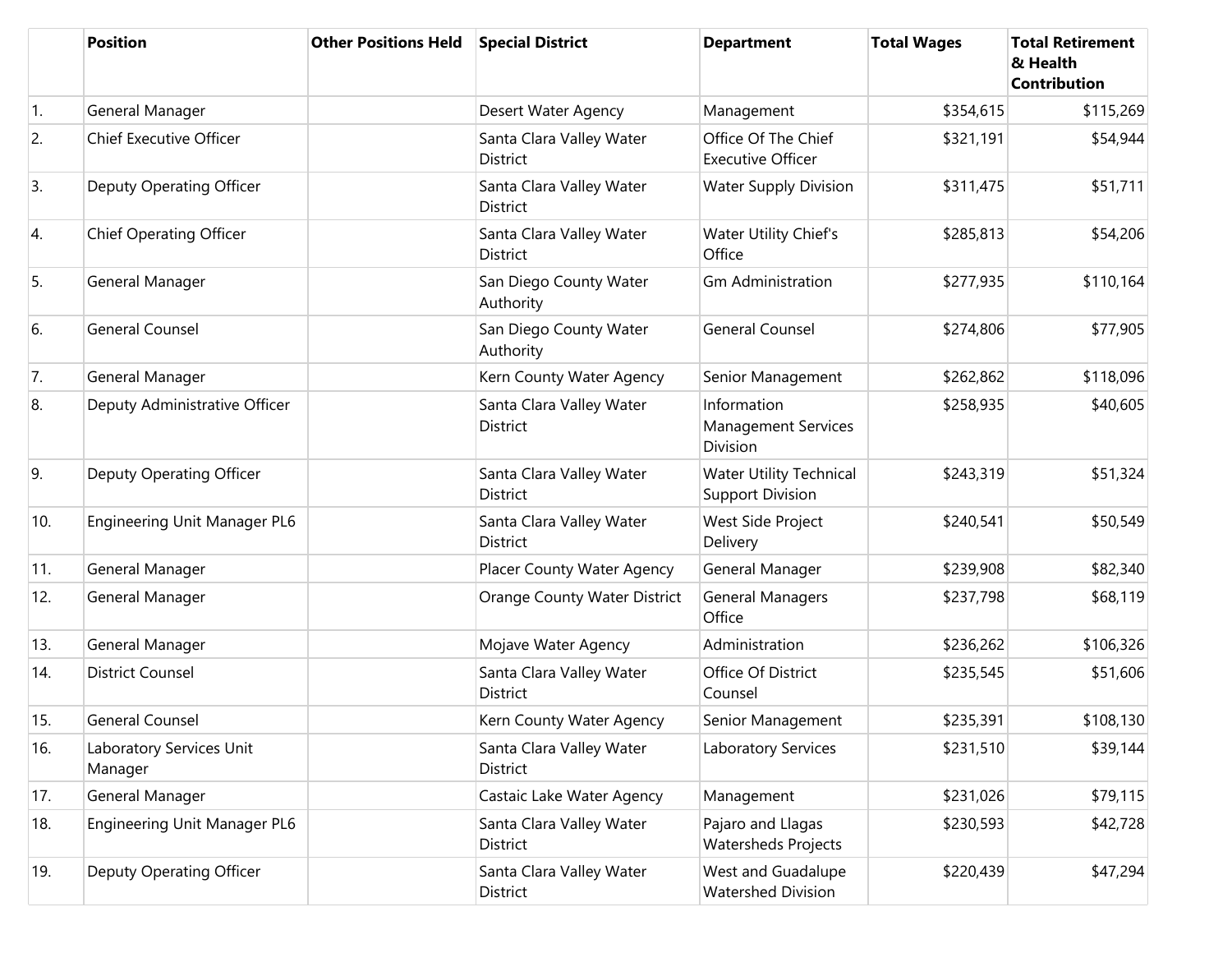| 20. | Deputy Operating Officer             | Santa Clara Valley Water<br><b>District</b> | Coyote and Pajaro<br><b>Watersheds Division</b>                         | \$217,878 | \$48,882 |
|-----|--------------------------------------|---------------------------------------------|-------------------------------------------------------------------------|-----------|----------|
| 21. | Senior Assistant District<br>Counsel | Santa Clara Valley Water<br><b>District</b> | Office Of District<br>Counsel                                           | \$216,158 | \$30,298 |
| 22. | Deputy Operating Officer             | Santa Clara Valley Water<br>District        | <b>Water Utility</b><br>Operations and<br>Maintenance Division          | \$214,249 | \$49,568 |
| 23. | Finance Director                     | Desert Water Agency                         | Management                                                              | \$213,978 | \$72,543 |
| 24. | Director of Strategic Affairs        | Placer County Water Agency                  | <b>Strategic Affairs</b>                                                | \$212,318 | \$69,439 |
| 25. | Engineering Unit Manager PL6         | Santa Clara Valley Water<br><b>District</b> | East Side Project<br>Delivery                                           | \$212,182 | \$30,311 |
| 26. | Assistant General Manager            | Desert Water Agency                         | Management                                                              | \$210,884 | \$73,491 |
| 27. | Assistant General Manager            | Orange County Water District                | Health and Regulatory                                                   | \$209,050 | \$50,166 |
| 28. | Deputy Operating Officer             | Santa Clara Valley Water<br><b>District</b> | <b>Watersheds Capital</b><br>Division                                   | \$208,066 | \$50,203 |
| 29. | Senior Project Manager               | Santa Clara Valley Water<br><b>District</b> | Pajaro and Llagas<br>Watersheds Projects                                | \$203,276 | \$47,212 |
| 30. | Deputy Operating Officer             | Santa Clara Valley Water<br><b>District</b> | <b>Water Utility Capital</b><br>Division                                | \$202,632 | \$42,159 |
| 31. | Chief Financial Officer              | Santa Clara Valley Water<br>District        | <b>Financial Planning And</b><br><b>Management Services</b><br>Division | \$202,567 | \$35,861 |
| 32. | Senior Project Manager               | Santa Clara Valley Water<br>District        | Information<br><b>Management Services</b><br>Division                   | \$199,458 | \$38,575 |
| 33. | Assistant General Manager            | San Diego County Water<br>Authority         | <b>Gm Administration</b>                                                | \$198,630 | \$67,083 |
| 34. | Engineering Unit Manager PL6         | Santa Clara Valley Water<br>District        | West and Guadalupe<br>Watersheds Projects I                             | \$198,079 | \$41,029 |
| 35. | General Manager                      | Yuba County Water Agency                    | General Admin                                                           | \$196,553 | \$60,540 |
| 36. | Deputy General Manager               | San Diego County Water<br>Authority         | <b>Gm Administration</b>                                                | \$195,547 | \$68,997 |
| 37. | Senior Assistant District<br>Counsel | Santa Clara Valley Water<br>District        | Office Of District<br>Counsel                                           | \$195,164 | \$48,497 |
| 38. | Utility Maintenance Unit<br>Manager  | Santa Clara Valley Water<br>District        | Raw Water Field<br><b>Operations And</b><br>Pipeline Maintenance        | \$194,364 | \$42,565 |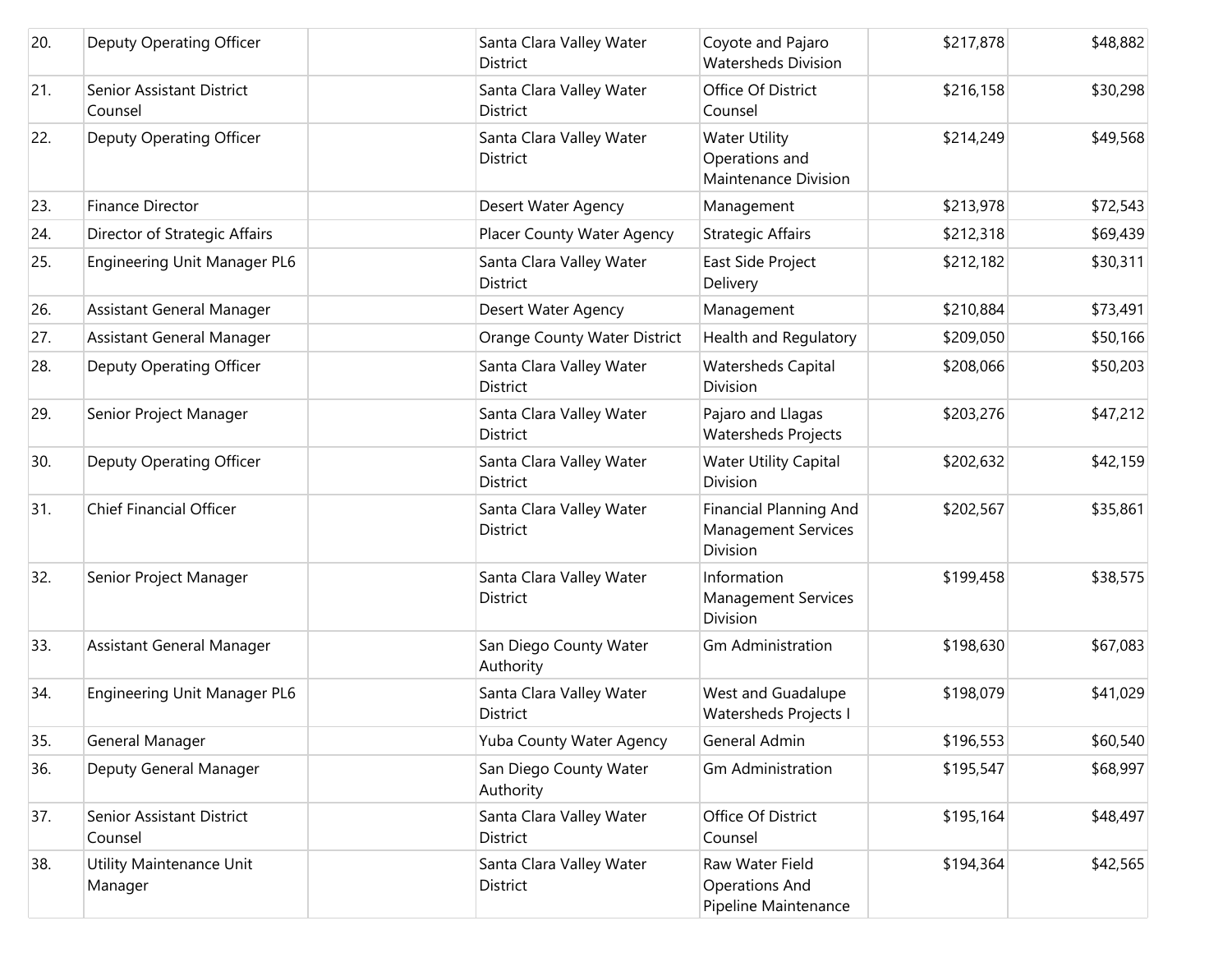| 39. | Engineering Unit Manager PL6                                    | Santa Clara Valley Water<br><b>District</b>      | <b>Community Projects</b><br>Review                               | \$194,175 | \$43,729 |
|-----|-----------------------------------------------------------------|--------------------------------------------------|-------------------------------------------------------------------|-----------|----------|
| 40. | Operations & Maint. Manager                                     | San Diego County Water<br>Authority              | Operations                                                        | \$194,058 | \$30,758 |
| 41. | Associate Engineer (Civil)                                      | Santa Clara Valley Water<br>District             | <b>Water Supply</b><br><b>Operations Planning</b><br>and Analysis | \$193,245 | \$36,435 |
| 42. | Water Plant Operator                                            | Santa Clara Valley Water<br><b>District</b>      | East Side Water<br><b>Treatment Operations</b>                    | \$192,480 | \$29,088 |
| 43. | Director Of Water Resources                                     | San Diego County Water<br>Authority              | Water Supply & Fac<br>Planning                                    | \$191,483 | \$61,353 |
| 44. | Deputy General Manager                                          | San Diego County Water<br>Authority              | <b>Gm Administration</b>                                          | \$191,342 | \$67,267 |
| 45. | Deputy Operating Officer                                        | Santa Clara Valley Water<br><b>District</b>      | Watershed<br>Stewardship Division                                 | \$191,011 | \$42,260 |
| 46. | <b>Executive Director Of Local</b><br>Resources And Engineering | Orange County Water District                     | Local Resources                                                   | \$190,902 | \$48,508 |
| 47. | Government Relations Manager                                    | Santa Clara Valley Water<br><b>District</b>      | <b>Government Relations</b>                                       | \$190,097 | \$37,112 |
| 48. | Assistant General Manager                                       | Kern County Water Agency                         | Bay-Delta                                                         | \$189,927 | \$89,384 |
| 49. | Senior Project Manager                                          | Santa Clara Valley Water<br><b>District</b>      | West Side Project<br>Delivery                                     | \$189,018 | \$43,089 |
| 50. | Engineering Unit Manager PL6                                    | Santa Clara Valley Water<br>District             | Coyote and Pajaro<br>Program Support                              | \$189,004 | \$43,640 |
| 51. | Water Resources Manager                                         | Kern County Water Agency                         | <b>Water Resources</b>                                            | \$188,886 | \$90,568 |
| 52. | Senior Engineer                                                 | Santa Clara Valley Water<br><b>District</b>      | West Side Project<br>Delivery                                     | \$187,787 | \$37,593 |
| 53. | <b>Administrative Services</b><br>Manager                       | Castaic Lake Water Agency                        | Administration                                                    | \$185,776 | \$39,055 |
| 54. | Senior Assistant District<br>Counsel                            | Santa Clara Valley Water<br>District             | Office Of District<br>Counsel                                     | \$185,369 | \$39,157 |
| 55. | General Manager                                                 | Antelope Valley-East Kern<br><b>Water Agency</b> | Administration                                                    | \$185,367 | \$35,098 |
| 56. | <b>Administrative Operations</b><br>Manager                     | Kern County Water Agency                         | Administrative<br>Operations                                      | \$184,701 | \$89,040 |
| 57. | Senior Water Plant Operator                                     | Santa Clara Valley Water<br>District             | East Side Water<br><b>Treatment Operations</b>                    | \$183,629 | \$34,232 |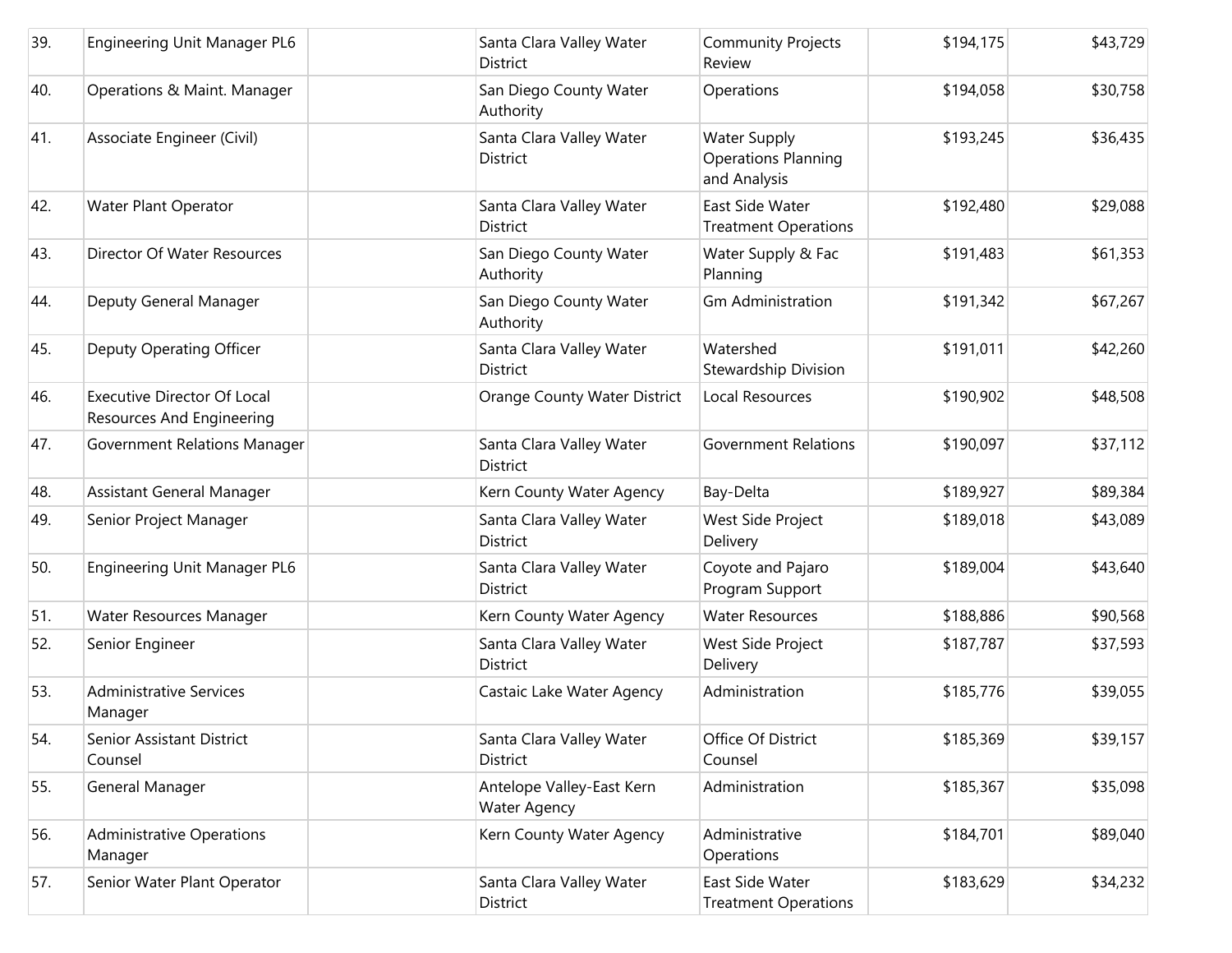| 58. | <b>Executive Director Of</b><br>Operations              | Orange County Water District                    | <b>Water Production</b>                        | \$181,155 | \$47,918 |
|-----|---------------------------------------------------------|-------------------------------------------------|------------------------------------------------|-----------|----------|
| 59. | Director Of Engineering                                 | San Diego County Water<br>Authority             | <b>Admin And Records</b><br>Group              | \$180,792 | \$62,352 |
| 60. | Engineering & Groundwater<br>Services Manager           | Kern County Water Agency                        | Engineering &<br><b>Groundwater Services</b>   | \$179,748 | \$85,362 |
| 61. | Director Of Information<br>Services/Property Management | Orange County Water District                    | <b>Information Services</b>                    | \$179,310 | \$37,827 |
| 62. | Senior Water Plant Operator                             | Santa Clara Valley Water<br><b>District</b>     | West Side Water<br><b>Treatment Operations</b> | \$179,114 | \$30,107 |
| 63. | Senior Assistant District<br>Counsel                    | Santa Clara Valley Water<br>District            | Office Of District<br>Counsel                  | \$179,016 | \$33,519 |
| 64. | <b>Field Operations Administrator</b>                   | Santa Clara Valley Water<br><b>District</b>     | West and Guadalupe<br><b>Field Operations</b>  | \$178,803 | \$36,138 |
| 65. | Engineering Unit Manager PL6                            | Santa Clara Valley Water<br>District            | Utility Maintenance<br>Engineering             | \$178,739 | \$34,859 |
| 66. | Water Use Efficiency Unit<br>Manager                    | Santa Clara Valley Water<br>District            | Recycled Water                                 | \$178,648 | \$43,640 |
| 67. | Engineering Unit Manager PL6                            | Santa Clara Valley Water<br>District            | Coyote Watershed<br>Projects                   | \$178,623 | \$40,253 |
| 68. | General Manager                                         | Solano County Water Agency                      | Engineering                                    | \$178,594 | \$48,820 |
| 69. | Director Of Engineering                                 | Orange County Water District                    | Engineering                                    | \$178,183 | \$46,198 |
| 70. | Director Of Admin. Services                             | San Diego County Water<br>Authority             | Admin Services And<br><b>Board Support</b>     | \$178,126 | \$52,352 |
| 71. | Chief Of Hydrogeology                                   | Orange County Water District                    | Hydrogeology                                   | \$177,924 | \$47,733 |
| 72. | Cfo/Treasurer                                           | Orange County Water District                    | Finance                                        | \$177,658 | \$45,210 |
| 73. | Director Of Water Production                            | Orange County Water District                    | <b>Water Production</b>                        | \$177,128 | \$44,573 |
| 74. | <b>Chief Construction Inspector</b>                     | Santa Clara Valley Water<br>District            | <b>Construction Services</b><br>Unit           | \$176,955 | \$29,374 |
| 75. | Deputy Operating Officer                                | Santa Clara Valley Water<br>District            | Office of EEHSS<br>Assistant Officer           | \$175,079 | \$43,667 |
| 76. | Associate Civil Engineer                                | Santa Clara Valley Water<br>District            | West and Guadalupe<br>Watersheds Projects I    | \$174,880 | \$34,674 |
| 77. | General Manager                                         | Monterey Peninsula Water<br>Management District | General Manager                                | \$174,370 | \$31,568 |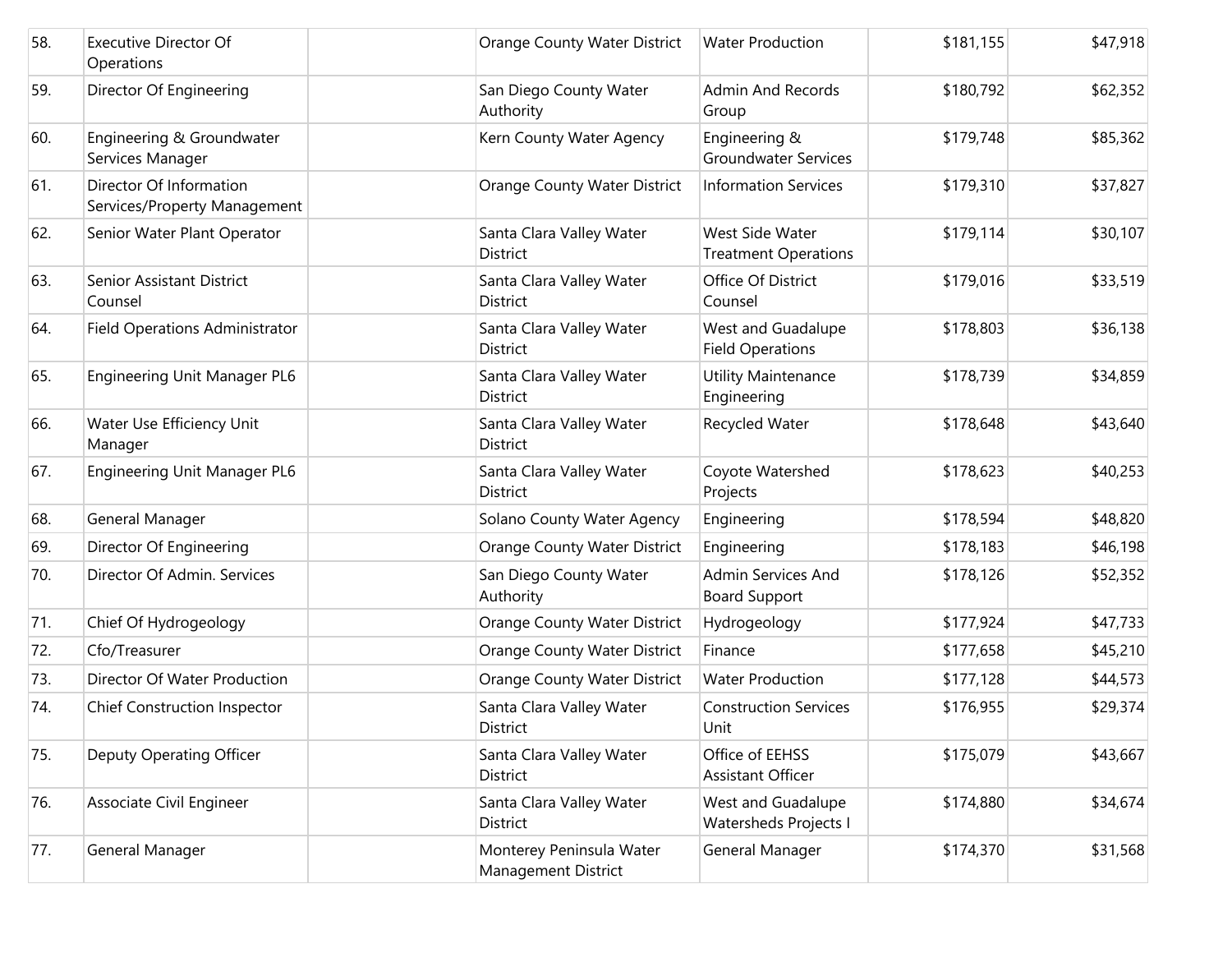| 78. | Water Resources Manager                      |                                                                                                                                         | San Diego County Water<br>Authority             | Water Supply & Fac<br>Planning                             | \$174,096 | \$55,889 |
|-----|----------------------------------------------|-----------------------------------------------------------------------------------------------------------------------------------------|-------------------------------------------------|------------------------------------------------------------|-----------|----------|
| 79. | <b>Environmental Services</b><br>Manager     |                                                                                                                                         | Santa Clara Valley Water<br>District            | <b>Environmental Services</b>                              | \$174,069 | \$42,817 |
| 80. | Senior Project Manager                       |                                                                                                                                         | Santa Clara Valley Water<br><b>District</b>     | Stream Stewardship                                         | \$172,466 | \$31,213 |
| 81. | Real Estate Services Unit<br>Manager         |                                                                                                                                         | Santa Clara Valley Water<br>District            | <b>Real Estate Services</b>                                | \$172,440 | \$29,672 |
| 82. | Vegetation Unit Manager                      |                                                                                                                                         | Santa Clara Valley Water<br><b>District</b>     | Vegetation<br>Management                                   | \$172,312 | \$40,571 |
| 83. | Engineering Unit Manager PL6                 |                                                                                                                                         | Santa Clara Valley Water<br><b>District</b>     | Land Surveying And<br>Mapping                              | \$172,303 | \$29,512 |
| 84. | Retail Manager                               |                                                                                                                                         | Castaic Lake Water Agency                       | Retail Management                                          | \$172,294 | \$55,013 |
| 85. | Engineering Unit Manager PL6                 |                                                                                                                                         | Santa Clara Valley Water<br>District            | <b>Construction Services</b><br>Unit                       | \$171,949 | \$43,640 |
| 86. | Imported Water Unit Manager                  |                                                                                                                                         | Santa Clara Valley Water<br><b>District</b>     | Imported Water                                             | \$171,400 | \$41,348 |
| 87. | <b>Engineering and Operations</b><br>Manager | Engineering and<br><b>Operations Manager,</b><br>Engineering and<br>Operations Manager,<br>Engineering and<br><b>Operations Manager</b> | Castaic Lake Water Agency                       | <b>Water Treatment</b><br>Operations                       | \$171,379 | \$53,759 |
| 88. | Water Resources Manager                      |                                                                                                                                         | Castaic Lake Water Agency                       | <b>Water Resources</b>                                     | \$171,349 | \$55,830 |
| 89. | Director Of The Mwd Program                  |                                                                                                                                         | San Diego County Water<br>Authority             | Mwd Program                                                | \$170,996 | \$49,153 |
| 90. | Engineering Unit Manager PL6                 |                                                                                                                                         | Santa Clara Valley Water<br><b>District</b>     | West and Guadalupe<br><b>Watersheds Projects II</b>        | \$170,824 | \$40,251 |
| 91. | General Manager                              |                                                                                                                                         | Crestline-Lake Arrowhead<br><b>Water Agency</b> | Office                                                     | \$170,086 | \$49,240 |
| 92. | <b>Director of Technical Services</b>        |                                                                                                                                         | Placer County Water Agency                      | <b>Technical Services</b>                                  | \$169,875 | \$61,741 |
| 93. | Government Relations Manager                 |                                                                                                                                         | Santa Clara Valley Water<br><b>District</b>     | <b>Government Relations</b>                                | \$169,560 | \$37,663 |
| 94. | Deputy Administrative Officer                |                                                                                                                                         | Santa Clara Valley Water<br>District            | Procurement and<br><b>Operational Services</b><br>Division | \$169,540 | \$32,309 |
| 95. | General Manager                              |                                                                                                                                         | Amador Water Agency                             | Executive                                                  | \$169,334 | \$33,753 |